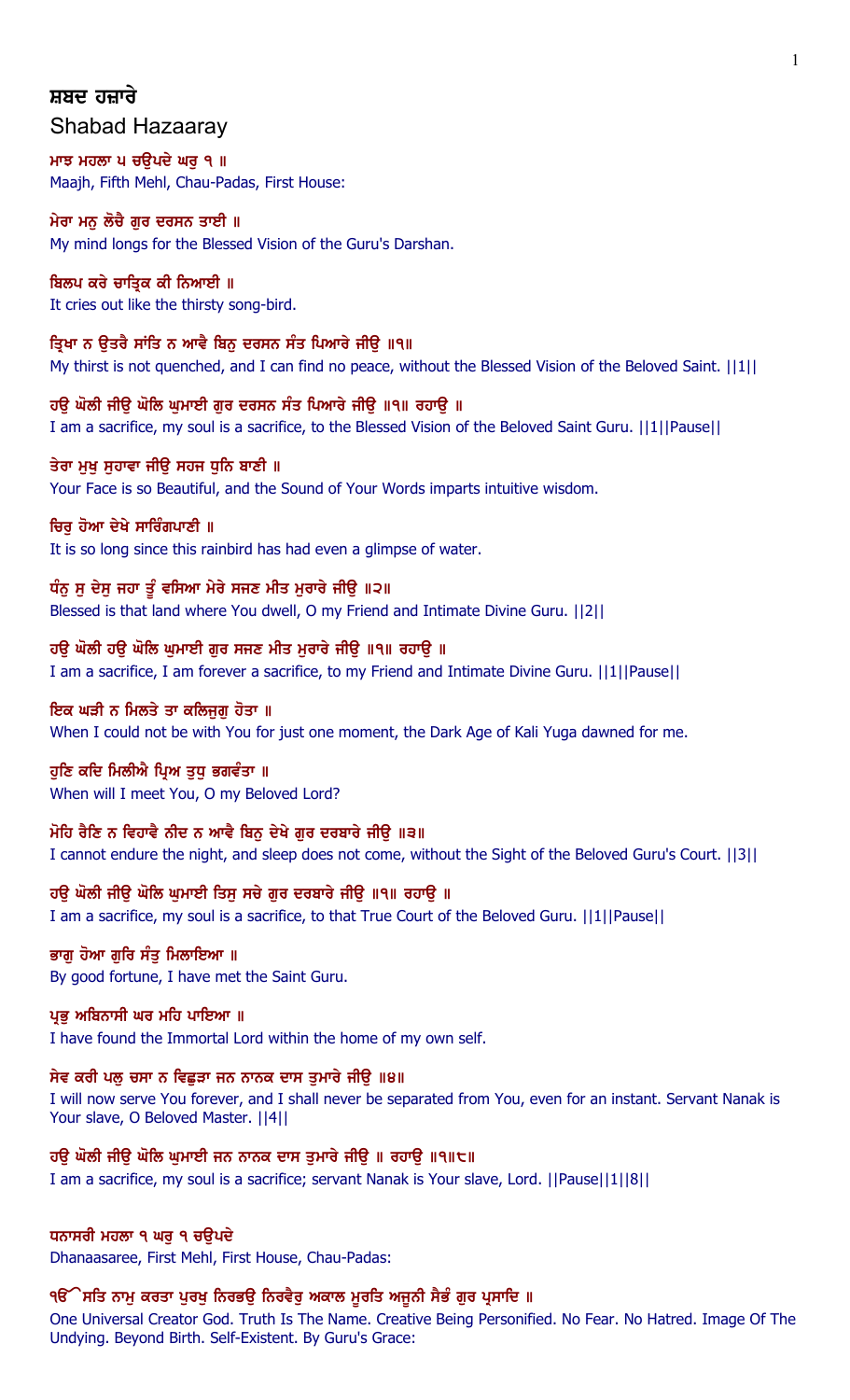### ਜੀੳ ਡਰਤ ਹੈ ਆਪਣਾ ਕੈ ਸਿੳ ਕਰੀ ਪਕਾਰ ॥

My soul is afraid; to whom should I complain?

ਦੁਖ ਵਿਸਾਰਣੁ ਸੇਵਿਆ ਸਦਾ ਸਦਾ ਦਾਤਾਰੁ ॥੧॥ I serve Him, who makes me forget my pains; He is the Giver, forever and ever. ||1||

ਸਾਹਿਬ ਮੇਰਾ ਨੀਤ ਨਵਾ ਸਦਾ ਸਦਾ ਦਾਤਾਰ ॥੧॥ ਰਹਾੳ ॥ My Lord and Master is forever new; He is the Giver, forever and ever. ||1||Pause||

ਅਨਦਿਨ ਸਾਹਿਬ ਸੇਵੀਐ ਅੰਤਿ ਛਡਾਏ ਸੋਇ ॥ Night and day, I serve my Lord and Master; He shall save me in the end.

ਸੁਣਿ ਸੁਣਿ ਮੇਰੀ ਕਾਮਣੀ ਪਾਰਿ ਉਤਾਰਾ ਹੋਇ ॥੨॥ Hearing and listening, O my dear sister, I have crossed over. ||2||

ਦਇਆਲ ਤੇਰੈ ਨਾਮਿ ਤਰਾ ॥ O Merciful Lord, Your Name carries me across.

ਸਦ ਕੁਰਬਾਣੈ ਜਾਉ ॥੧॥ ਰਹਾਉ ॥ I am forever a sacrifice to You. ||1||Pause||

ਸਰਬੰ ਸਾਚਾ ਏਕੁ ਹੈ ਦੂਜਾ ਨਾਹੀ ਕੋਇ ॥ In all the world, there is only the One True Lord; there is no other at all.

ਤਾ ਕੀ ਸੇਵਾ ਸੋ ਕਰੇ ਜਾ ਕਉ ਨਦਰਿ ਕਰੇ ॥੩॥ He alone serves the Lord, upon whom the Lord casts His Glance of Grace. ||3||

ਤਧ ਬਾਝ ਪਿਆਰੇ ਕੇਵ ਰਹਾ ॥ Without You, O Beloved, how could I even live?

ਸਾ ਵਡਿਆਈ ਦੇਹਿ ਜਿਤੂ ਨਾਮਿ ਤੇਰੇ ਲਾਗਿ ਰਹਾਂ ॥ Bless me with such greatness, that I may remain attached to Your Name.

ਦੂਜਾ ਨਾਹੀ ਕੋਇ ਜਿਸੂ ਆਗੈ ਪਿਆਰੇ ਜਾਇ ਕਹਾ ॥੧॥ ਰਹਾਉ ॥ There is no other, O Beloved, to whom I can go and speak. ||1||Pause||

ਸੇਵੀ ਸਾਹਿਬ ਆਪਣਾ ਅਵਰ ਨ ਜਾਚੰੳ ਕੋਇ ॥ I serve my Lord and Master; I ask for no other.

ਨਾਨਕੂ ਤਾ ਕਾ ਦਾਸੂ ਹੈ ਬਿੰਦ ਬਿੰਦ ਚੁਖ ਚੁਖ ਹੋਇ ॥੪॥ Nanak is His slave; moment by moment, bit by bit, he is a sacrifice to Him. ||4||

ਸਾਹਿਬ ਤੇਰੇ ਨਾਮ ਵਿਟਹ ਬਿੰਦ ਬਿੰਦ ਚਖ ਚਖ ਹੋਇ ॥੧॥ ਰਹਾੳ ॥੪॥੧॥ O Lord Master, I am a sacrifice to Your Name, moment by moment, bit by bit. ||1||Pause||4||1||

ਤਿਲੰਗ ਮਹਲਾ ੧ ਘਰੂ ੩ Tilang, First Mehl, Third House:

੧**ੳੇਸਤਿਗਰ ਪ੍ਰਸਾਦਿ** ॥ One Universal Creator God. By The Grace Of The True Guru:

ਇਹੂ ਤਨੂ ਮਾਇਆ ਪਾਹਿਆ ਪਿਆਰੇ ਲੀਤੜਾ ਲਬਿ ਰੰਗਾਏ ॥ This body fabric is conditioned by Maya, O beloved; this cloth is dyed in greed.

ਮੇਰੈ ਕੰਤ ਨ ਭਾਵੈ ਚੋਲੜਾ ਪਿਆਰੇ ਕਿੳ ਧਨ ਸੇਜੈ ਜਾਏ ॥੧॥ My Husband Lord is not pleased by these clothes, O Beloved; how can the soul-bride go to His bed? ||1||

ਹੰਉ ਕੁਰਬਾਨੈ ਜਾਉ ਮਿਹਰਵਾਨਾ ਹੰਉ ਕੁਰਬਾਨੈ ਜਾਉ ॥ I am a sacrifice, O Dear Merciful Lord; I am a sacrifice to You.

ਹੰਉ ਕੁਰਬਾਨੈ ਜਾਉ ਤਿਨਾ ਕੈ ਲੈਨਿ ਜੋ ਤੇਰਾ ਨਾਉ ॥

I am a sacrifice to those who take to Your Name.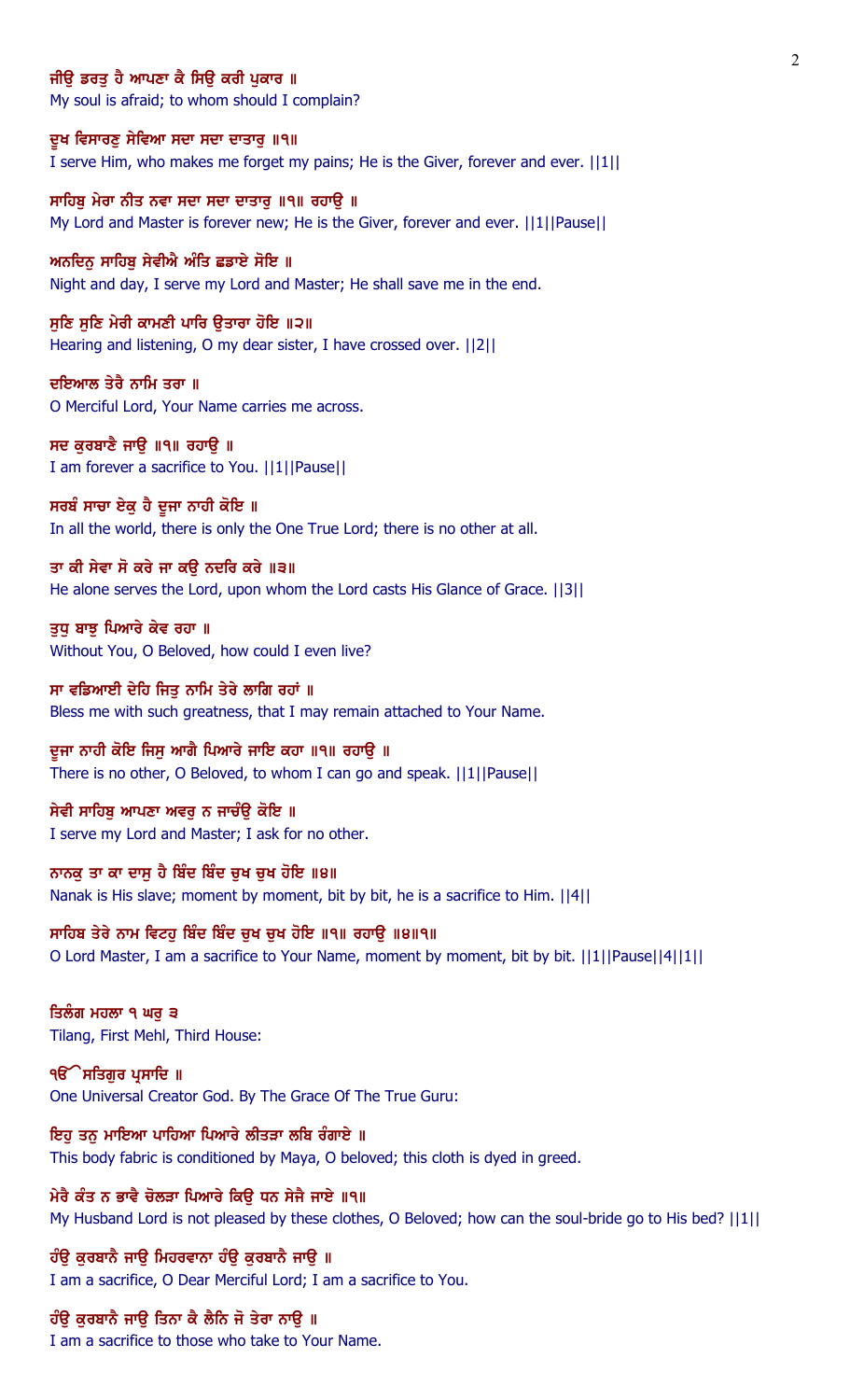# ਲੈਨਿ ਜੋ ਤੇਰਾ ਨਾੳ ਤਿਨਾ ਕੈ ਹੰੳ ਸਦ ਕਰਬਾਨੈ ਜਾੳ ॥੧॥ ਰਹਾੳ ॥

Unto those who take to Your Name, I am forever a sacrifice. ||1||Pause||

### ਕਾਇਆ ਰੰਙਣਿ ਜੇ ਥੀਐ ਪਿਆਰੇ ਪਾਈਐ ਨਾਉ ਮਜੀਠ ॥

If the body becomes the dyer's vat, O Beloved, and the Name is placed within it as the dye,

# ਰੰਙਣ ਵਾਲਾ ਜੇ ਰੰਙੈ ਸਾਹਿਬ ਐਸਾ ਰੰਗ ਨ ਡੀਠ ॥੨॥

and if the Dyer who dyes this cloth is the Lord Master - O, such a color has never been seen before! ||2||

### ਜਿਨ ਕੇ ਚੋਲੇ ਰਤੜੇ ਪਿਆਰੇ ਕੰਤ ਤਿਨਾ ਕੈ ਪਾਸਿ ॥

Those whose shawls are so dyed, O Beloved, their Husband Lord is always with them.

## ਧੁੜਿ ਤਿਨਾ ਕੀ ਜੇ ਮਿਲੈ ਜੀ ਕਹੁ ਨਾਨਕ ਕੀ ਅਰਦਾਸਿ ॥੩॥

Bless me with the dust of those humble beings, O Dear Lord. Says Nanak, this is my prayer. ||3||

### ਆਪੇ ਸਾਜੇ ਆਪੇ ਰੰਗੇ ਆਪੇ ਨਦਰਿ ਕਰੇਇ ॥

He Himself creates, and He Himself imbues us. He Himself bestows His Glance of Grace.

## ਨਾਨਕ ਕਾਮਣਿ ਕੰਤੈ ਭਾਵੈ ਆਪੇ ਹੀ ਰਾਵੇਇ ॥੪॥੧॥੩॥

O Nanak, if the soul-bride becomes pleasing to her Husband Lord, He Himself enjoys her. ||4||1||3||

# ਤਿਲੰਗ ਮਃ ੧ ॥ Tilang, First Mehl:

# ਇਆਨਤੀਏ ਮਾਨਤਾ ਕਾਇ ਕਰੇਹਿ ॥ O foolish and ignorant soul-bride, why are you so proud?

# ਆਪਨੜੈ ਘਰਿ ਹਰਿ ਰੰਗੋ ਕੀ ਨ ਮਾਣੇਹਿ ॥ Within the home of your own self, why do you not enjoy the Love of your Lord?

# ਸਹੂ ਨੇੜੇ ਧਨ ਕੰਮਲੀਏ ਬਾਹਰੂ ਕਿਆ ਢੁਢੇਹਿ ॥ Your Husband Lord is so very near, O foolish bride; why do you search for Him outside?

# ਭੈ ਕੀਆ ਦੇਹਿ ਸਲਾਈਆ ਨੈਣੀ ਭਾਵ ਕਾ ਕਰਿ ਸੀਗਾਰੋ ॥

Apply the Fear of God as the maascara to adorn your eyes, and make the Love of the Lord your ornament.

# ਤਾ ਸੋਹਾਗਣਿ ਜਾਣੀਐ ਲਾਗੀ ਜਾ ਸਹ ਧਰੇ ਪਿਆਰੋ ॥੧॥

Then, you shall be known as a devoted and committed soul-bride, when you enshrine love for your Husband Lord. ||1||

## ਇਆਣੀ ਬਾਲੀ ਕਿਆ ਕਰੇ ਜਾ ਧਨ ਕੰਤ ਨ ਭਾਵੈ ॥

What can the silly young bride do, if she is not pleasing to her Husband Lord?

## ਕਰਣ ਪਲਾਹ ਕਰੇ ਬਹਤੇਰੇ ਸਾ ਧਨ ਮਹਲ ਨ ਪਾਵੈ ॥

She may plead and implore so many times, but still, such a bride shall not obtain the Mansion of the Lord's Presence.

## ਵਿਣ ਕਰਮਾ ਕਿਛ ਪਾਈਐ ਨਾਹੀ ਜੇ ਬਹਤੇਰਾ ਧਾਵੈ ॥

Without the karma of good deeds, nothing is obtained, although she may run around frantically.

## ਲਬ ਲੋਭ ਅਹੰਕਾਰ ਕੀ ਮਾਤੀ ਮਾਇਆ ਮਾਹਿ ਸਮਾਣੀ ॥

She is intoxicated with greed, pride and egotism, and engrossed in Maya.

## ਇਨੀ ਬਾਤੀ ਸਹੁ ਪਾਈਐ ਨਾਹੀ ਭਈ ਕਾਮਣਿ ਇਆਣੀ ॥੨॥

She cannot obtain her Husband Lord in these ways; the young bride is so foolish! ||2||

# ਜਾਇ ਪਛਹ ਸੋਹਾਗਣੀ ਵਾਹੈ ਕਿਨੀ ਬਾਤੀ ਸਹ ਪਾਈਐ ॥

Go and ask the happy, pure soul-brides, how did they obtain their Husband Lord?

# ਜੋ ਕਿਛੂ ਕਰੇ ਸੋ ਭਲਾ ਕਰਿ ਮਾਨੀਐ ਹਿਕਮਤਿ ਹੁਕਮੂ ਚੁਕਾਈਐ ॥

Whatever the Lord does, accept that as good; do away with your own cleverness and self-will.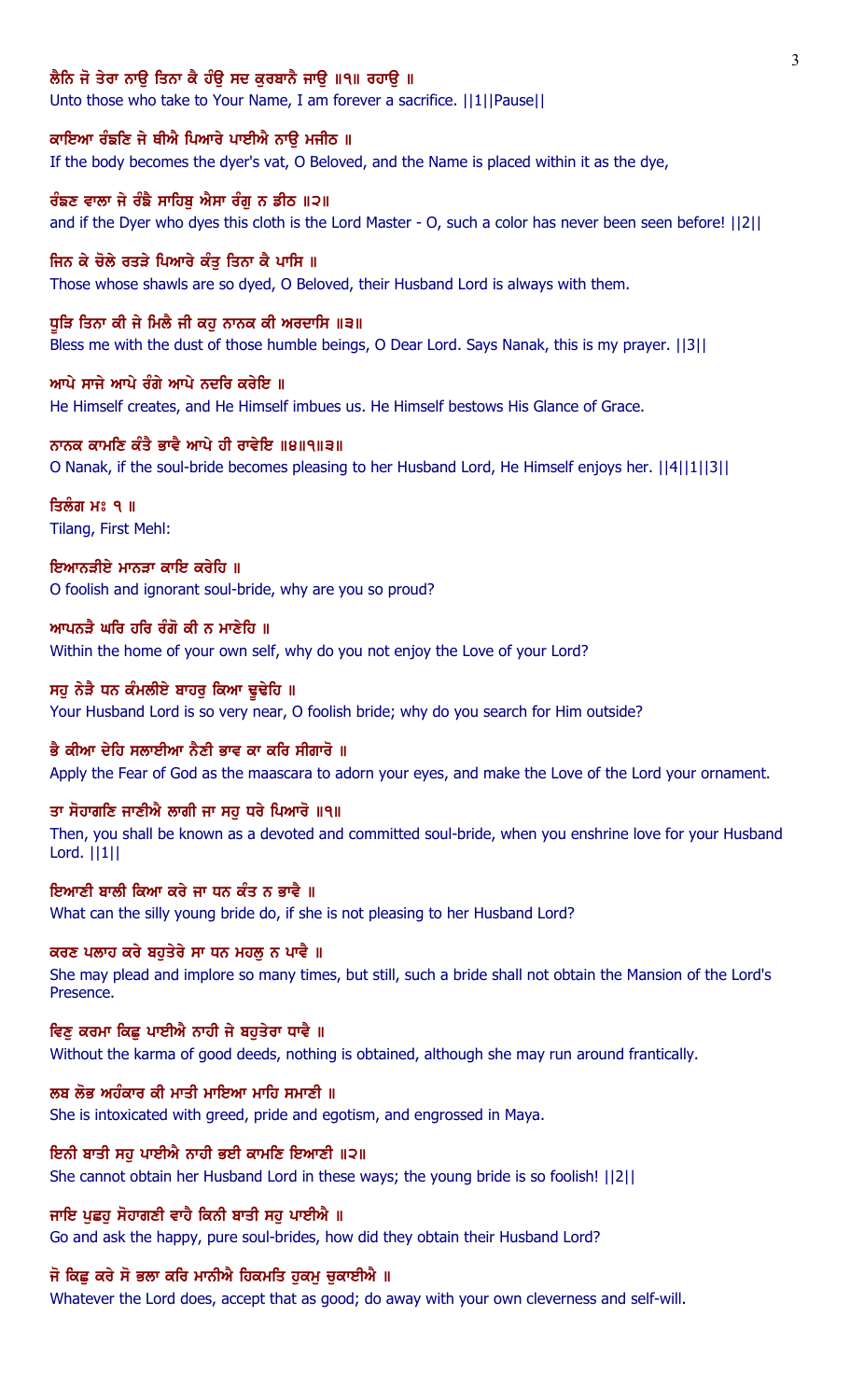# ਜਾ ਕੈ ਪ੍ਰੇਮਿ ਪਦਾਰਥ ਪਾਈਐ ਤੳ ਚਰਣੀ ਚਿਤ ਲਾਈਐ ॥

By His Love, true wealth is obtained; link your consciousness to His lotus feet.

### ਸਹੁ ਕਹੈ ਸੋ ਕੀਜੈ ਤਨੁ ਮਨੋ ਦੀਜੈ ਐਸਾ ਪਰਮਲੁ ਲਾਈਐ ॥

As your Husband Lord directs, so you must act; surrender your body and mind to Him, and apply this perfume to yourself.

### ਏਵ ਕਹਹਿ ਸੋਹਾਗਣੀ ਭੈਣੇ ਇਨੀ ਬਾਤੀ ਸਹ ਪਾਈਐ ॥੩॥

So speaks the happy soul-bride, O sister; in this way, the Husband Lord is obtained. ||3||

#### ਆਪੂ ਗਵਾਈਐ ਤਾ ਸਹੂ ਪਾਈਐ ਅਉਰ ਕੈਸੀ ਚਤੁਰਾਈ ॥

Give up your selfhood, and so obtain your Husband Lord; what other clever tricks are of any use?

#### ਸਹ ਨਦਰਿ ਕਰਿ ਦੇਖੈ ਸੋ ਦਿਨ ਲੇਖੈ ਕਾਮਣਿ ਨੳ ਨਿਧਿ ਪਾਈ ॥

When the Husband Lord looks upon the soul-bride with His Gracious Glance, that day is historic - the bride obtains the nine treasures.

### ਆਪਣੇ ਕੰਤ ਪਿਆਰੀ ਸਾ ਸੋਹਾਗਣਿ ਨਾਨਕ ਸਾ ਸਭਰਾਈ ॥

She who is loved by her Husband Lord, is the true soul-bride; O Nanak, she is the queen of all.

### ਐਸੇ ਰੰਗਿ ਰਾਤੀ ਸਹਜ ਕੀ ਮਾਤੀ ਅਹਿਨਿਸਿ ਭਾਇ ਸਮਾਣੀ ॥

Thus she is imbued with His Love, intoxicated with delight; day and night, she is absorbed in His Love.

### ਸੁੰਦਰਿ ਸਾਇ ਸਰੂਪ ਬਿਚਖਣਿ ਕਹੀਐ ਸਾ ਸਿਆਣੀ ॥੪॥੨॥੪॥

She is beautiful, glorious and brilliant; she is known as truly wise. ||4||2||4||

#### ਸੁਹੀ ਮਹਲਾ ੧ ॥

Soohee, First Mehl:

## ਕਉਣ ਤਰਾਜੀ ਕਵਣੂ ਤੁਲਾ ਤੇਰਾ ਕਵਣੂ ਸਰਾਫੂ ਬੁਲਾਵਾ ॥

What scale, what weights, and what assayer shall I call for You, Lord?

### ਕਉਣੂ ਗੁਰੂ ਕੈ ਪਹਿ ਦੀਖਿਆ ਲੇਵਾ ਕੈ ਪਹਿ ਮੂਲੂ ਕਰਾਵਾ ॥੧॥

From what guru should I receive instruction? By whom should I have Your value appraised? ||1||

#### ਮੇਰੇ ਲਾਲ ਜੀੳ ਤੇਰਾ ਅੰਤ ਨ ਜਾਣਾ ॥

O my Dear Beloved Lord, Your limits are not known.

# ਤੂੰ ਜਲਿ ਥਲਿ ਮਹੀਅਲਿ ਭਰਿਪੁਰਿ ਲੀਣਾ ਤੂੰ ਆਪੇ ਸਰਬ ਸਮਾਣਾ ॥੧॥ ਰਹਾਉ ॥

You pervade the water, the land, and the sky; You Yourself are All-pervading. ||1||Pause||

# ਮਨ ਤਾਰਾਜੀ ਚਿਤੁ ਤੁਲਾ ਤੇਰੀ ਸੇਵ ਸਰਾਫੁ ਕਮਾਵਾ ॥

Mind is the scale, consciousness the weights, and the performance of Your service is the appraiser.

### ਘਟ ਹੀ ਭੀਤਰਿ ਸੋ ਸਹ ਤੋਲੀ ਇਨ ਬਿਧਿ ਚਿਤ ਰਹਾਵਾ ॥੨॥

Deep within my heart, I weigh my Husband Lord; in this way I focus my consciousness. ||2||

#### ਆਪੇ ਕੰਡਾ ਤੋਲ਼ ਤਰਾਜੀ ਆਪੇ ਤੋਲਣਹਾਰਾ ॥

You Yourself are the balance, the weights and the scale; You Yourself are the weigher.

#### ਆਪੇ ਦੇਖੈ ਆਪੇ ਬੁਝੈ ਆਪੇ ਹੈ ਵਣਜਾਰਾ ॥੩॥

You Yourself see, and You Yourself understand; You Yourself are the trader. ||3||

### ਅੰਧੁਲਾ ਨੀਚ ਜਾਤਿ ਪਰਦੇਸੀ ਖਿਨੂ ਆਵੈ ਤਿਲੂ ਜਾਵੈ ॥

The blind, low class wandering soul, comes for a moment, and departs in an instant.

#### ਤਾ ਕੀ ਸੰਗਤਿ ਨਾਨਕੁ ਰਹਦਾ ਕਿਉ ਕਰਿ ਮੁੜਾ ਪਾਵੈ ॥੪॥੨॥੯॥

In its company, Nanak dwells; how can the fool attain the Lord? ||4||2||9||

#### ੧ੳੱੇਸਤਿ ਨਾਮੂ ਕਰਤਾ ਪੂਰਖੂ ਨਿਰਭਉ ਨਿਰਵੈਰੂ ਅਕਾਲ ਮੁਰਤਿ ਅਜੂਨੀ ਸੈਭੰ ਗੁਰ ਪ੍ਰਸਾਦਿ ॥

One Universal Creator God. Truth Is The Name. Creative Being Personified. No Fear. No Hatred. Image Of The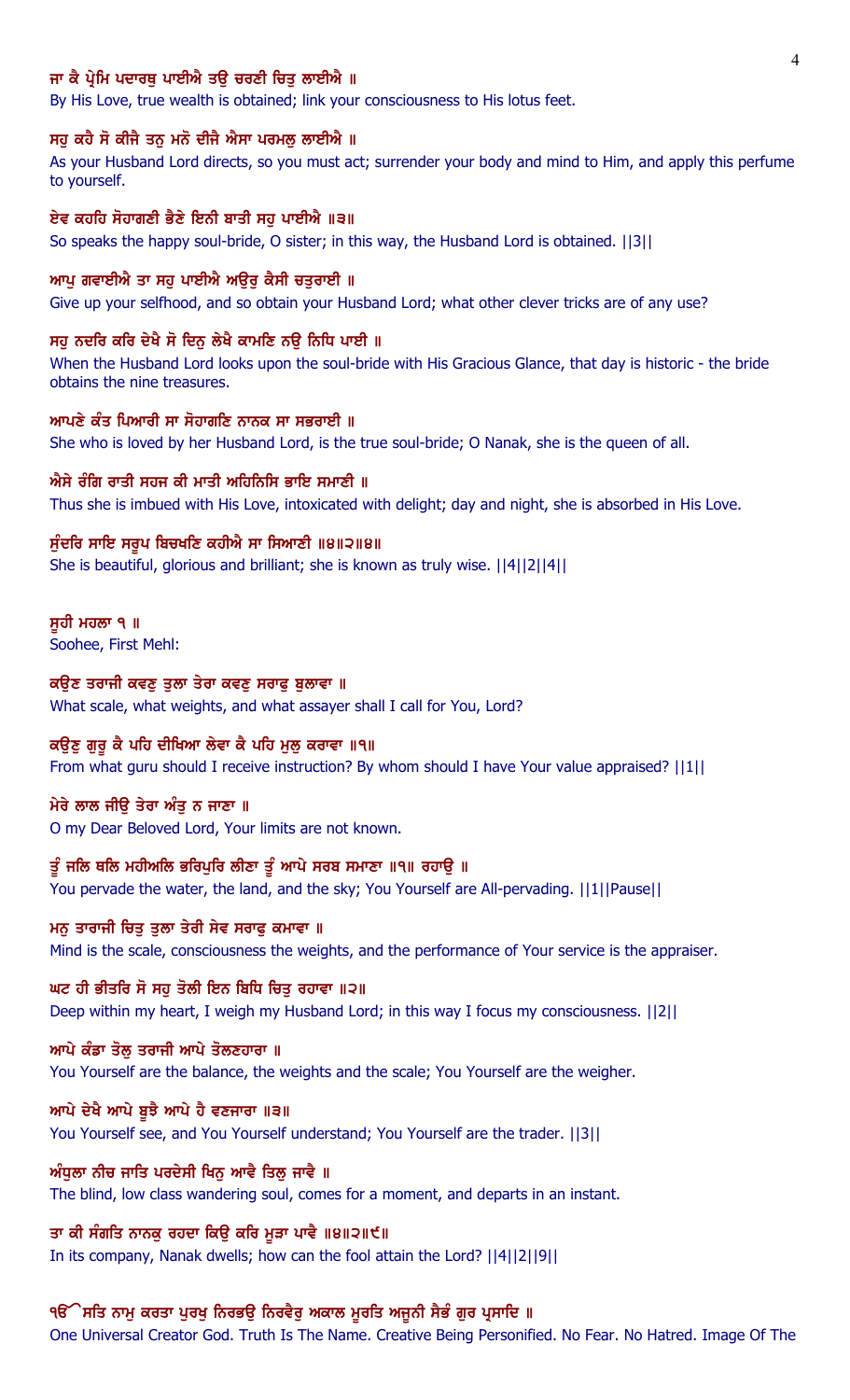Undying. Beyond Birth. Self-Existent. By Guru's Grace:

ਰਾਗੂ ਬਿਲਾਵਲੂ ਮਹਲਾ ੧ ਚਉਪਦੇ ਘਰੂ ੧ ॥ Raag Bilaaval, First Mehl, Chau-Padas, First House:

ਤੂ ਸੁਲਤਾਨੂ ਕਹਾ ਹਉ ਮੀਆ ਤੇਰੀ ਕਵਨ ਵਡਾਈ ॥ You are the Emperor, and I call You a chief - how does this add to Your greatness?

# ਜੋ ਤੂ ਦੇਹਿ ਸੂ ਕਹਾ ਸੁਆਮੀ ਮੈ ਮੂਰਖ ਕਹਣੂ ਨ ਜਾਈ ॥੧॥

As You permit me, I praise You, O Lord and Master; I am ignorant, and I cannot chant Your Praises. ||1||

# ਤੇਰੇ ਗੁਣ ਗਾਵਾ ਦੇਹਿ ਬੁਝਾਈ ॥

Please bless me with such understanding, that I may sing Your Glorious Praises.

# ਜੈਸੇ ਸਚ ਮਹਿ ਰਹਉ ਰਜਾਈ ॥੧॥ ਰਹਾਉ ॥

May I dwell in Truth, according to Your Will. ||1||Pause||

# ਜੋ ਕਿਛੂ ਹੋਆ ਸਭੂ ਕਿਛੂ ਤੁਝ ਤੇ ਤੇਰੀ ਸਭ ਅਸਨਾਈ ॥

Whatever has happened, has all come from You. You are All-knowing.

### ਤੇਰਾ ਅੰਤੂ ਨ ਜਾਣਾ ਮੇਰੇ ਸਾਹਿਬ ਮੈ ਅੰਧੂਲੇ ਕਿਆ ਚਤੁਰਾਈ ॥੨॥

Your limits cannot be known, O my Lord and Master; I am blind - what wisdom do I have? ||2||

## ਕਿਆ ਹੳ ਕਥੀ ਕਥੇ ਕਥਿ ਦੇਖਾ ਮੈ ਅਕਥ ਨ ਕਥਨਾ ਜਾਈ ॥

What should I say? While talking, I talk of seeing, but I cannot describe the indescribable.

# ਜੋ ਤਧ ਭਾਵੈ ਸੋਈ ਆਖਾ ਤਿਲ ਤੇਰੀ ਵਡਿਆਈ ॥੩॥

As it pleases Your Will, I speak; it is just the tiniest bit of Your greatness. ||3||

# ਏਤੇ ਕੁਕਰ ਹਉ ਬੇਗਾਨਾ ਭਉਕਾ ਇਸੁ ਤਨ ਤਾਈ ॥

Among so many dogs, I am an outcast; I bark for my body's belly.

# ਭਗਤਿ ਹੀਣ ਨਾਨਕ ਜੇ ਹੋਇਗਾ ਤਾ ਖਸਮੈ ਨਾੳ ਨ ਜਾਈ ॥੪॥੧॥

Without devotional worship, O Nanak, even so, still, my Master's Name does not leave me. ||4||1||

ਬਿਲਾਵਲੂ ਮਹਲਾ ੧ ॥ Bilaawal, First Mehl:

**ਮਨੂ ਮੰਦਰੂ ਤਨੂ ਵੇਸ ਕਲੰਦਰੂ ਘਟ ਹੀ ਤੀਰਥਿ ਨਾਵਾ** ॥ My mind is the temple, and my body is the simple cloth of the humble seeker; deep within my heart, I bathe at the sacred shrine.

ਏਕੁ ਸਬਦੁ ਮੇਰੈ ਪ੍ਰਾਨਿ ਬਸਤੁ ਹੈ ਬਾਹੁੜਿ ਜਨਮਿ ਨ ਆਵਾ ॥੧॥ The One Word of the Shabad abides within my mind; I shall not come to be born again. ||1||

# ਮਨੂ ਬੇਧਿਆ ਦਇਆਲ ਸੇਤੀ ਮੇਰੀ ਮਾਈ ॥

My mind is pierced through by the Merciful Lord, O my mother!

# ਕਉਣੂ ਜਾਣੈ ਪੀਰ ਪਰਾਈ ॥ Who can know the pain of another?

ਹਮ ਨਾਹੀ ਚਿੰਤ ਪਰਾਈ ॥੧॥ ਰਹਾਉ ॥ I think of none other than the Lord. ||1||Pause||

## ਅਗਮ ਅਗੋਚਰ ਅਲਖ ਅਪਾਰਾ ਚਿੰਤਾ ਕਰਹੁ ਹਮਾਰੀ ॥

O Lord, inaccessible, unfathomable, invisible and infinite: please, take care of me!

## ਜਲਿ ਥਲਿ ਮਹੀਅਲਿ ਭਰਿਪਰਿ ਲੀਣਾ ਘਟਿ ਘਟਿ ਜੋਤਿ ਤਮਾਰੀ ॥੨॥

In the water, on the land and in sky, You are totally pervading. Your Light is in each and every heart. ||2||

# ਸਿਖ ਮਤਿ ਸਭ ਬੁਧਿ ਤੁਮਾਰੀ ਮੰਦਿਰ ਛਾਵਾ ਤੇਰੇ ॥

All teachings, instructions and understandings are Yours; the mansions and sanctuaries are Yours as well.